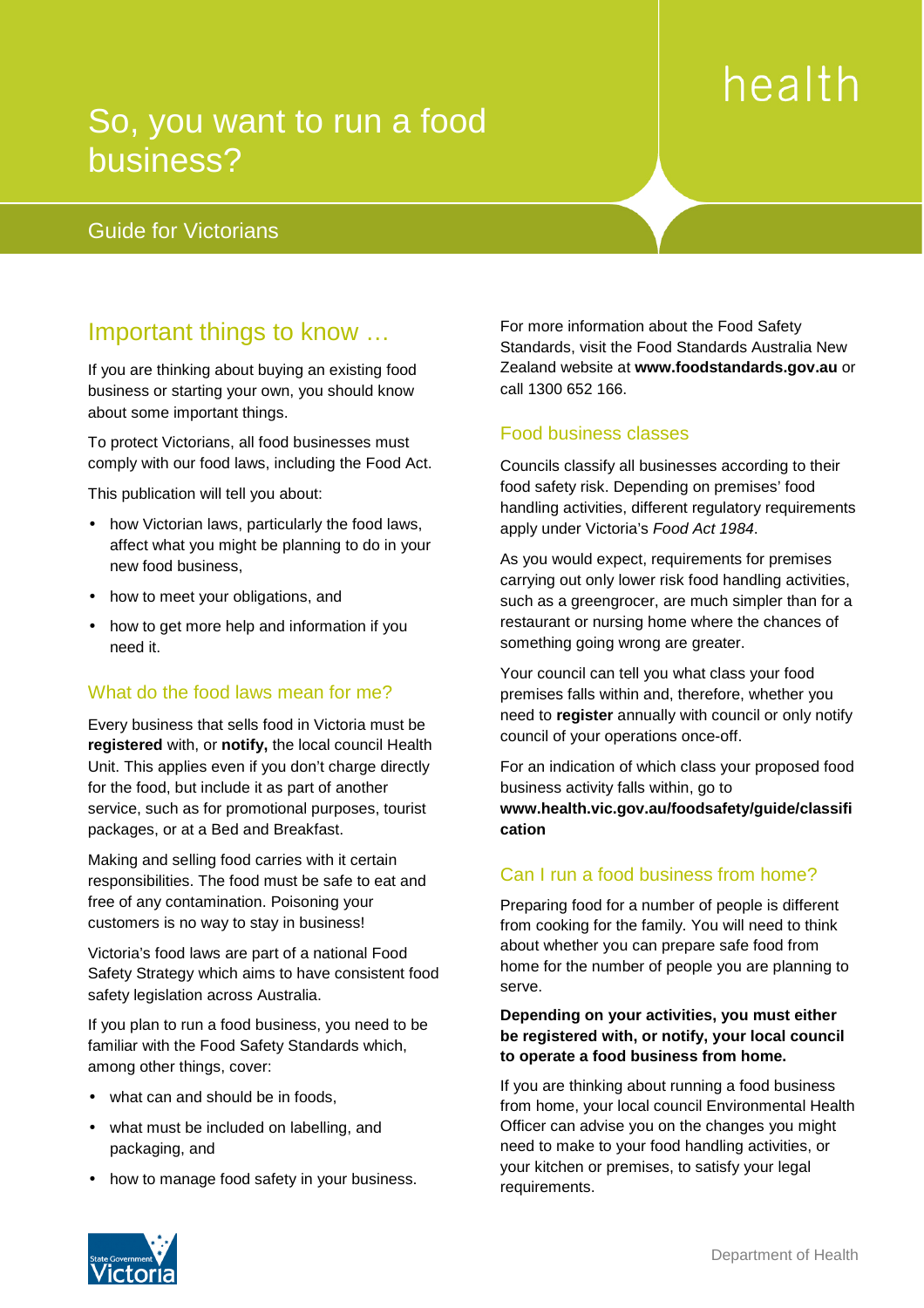# Where do I start?

One of the best places to start is with your local council Environmental Health Officer. Whether you are thinking about buying an existing business, starting a new one, or even operating from home, your Environmental Health Officer can guide you towards making your dream come true, with the least amount of fuss.

Preparing food for customers is different to preparing food for yourself and family. The amounts will probably be larger. The time between preparing the food and when it gets eaten might not be so predictable. You might have customers who are allergic to some types of food.

There are a few things you should think about before taking the big step:

- what laws affect my plans?
- do I know enough to make sure the food I sell is safe?
- will I need a building or planning permit from the local council?
- will the kitchen's layout, equipment and storage facilities be appropriate for doing the things I plan to do?
- is there a place to wash my hands before I start preparing food?
- is there enough room in the fridge to properly store the amount of food I plan to make?
- will everyone working at the business know how to make sure the food they handle is safe for customers?

### What do I need to do to notify council?

If your business involves only low food safety risks, such as a newsagent or a bottle shop, and/or you are selling only pre-packaged low risk foods, you simply need to **notify** the council that you will be running a food business. If your business operates from permanent premises, you need to do this only once. You do not need to obtain formal annual approval through registration.

Contact your council or go to its website for details about how to notify.

Remember, it is an offence to fail to notify your council that you will be operating a food premises.

# Where do I register my food business?

| If your business                                                                                                                                      | then the food regulator<br>you contact is                                                           |
|-------------------------------------------------------------------------------------------------------------------------------------------------------|-----------------------------------------------------------------------------------------------------|
| is a butcher, or is a meat<br>or chicken processor, or<br>makes smallgoods, or<br>transports meat or fresh<br>chicken, or sells only fresh<br>chicken | PrimeSafe<br>phone: (03) 9685 7333<br>www.primesafe.vic.gov.au                                      |
| sells, transports,<br>prepares or processes<br>mainly fish or seafood (such<br>as a fishmonger)                                                       | PrimeSafe<br>phone: (03) 9685 7333<br>www.primesafe.vic.gov.au                                      |
| is a dairy farm, a dairy<br>manufacturer, a dairy<br>distribution business, or a<br>dairy food carrier (such as a<br>milk tanker)                     | Dairy Food Safety Victoria<br>phone: (03) 9810 5900<br>www.dairysafe.vic.gov.au                     |
| sells, makes, transports,<br>or prepares other foods or<br>a range of foods                                                                           | Your local council                                                                                  |
| operates from <b>mobile</b><br>food premises* (such as a<br>hot dog or ice-cream van)<br>across several different<br>council areas                    | Check registration<br>requirements with councils<br>in each area you are<br>proposing to operate in |

### Food vans and stalls

**\*Note**: From 1 July 2011, food vans, market stalls and other temporary and mobile premises will be able to **register once** via a statewide registration system.

This will assist food businesses that currently require multiple registrations to operate in different council districts. Councils will advise food businesses of these changes closer to the time. For further details see also

#### **www.health.vic.gov.au/foodsafety/guide/single**

In the meantime, if your business will operate at different locations from temporary premises (such as a market stall or tent) or a mobile premises (such as a food van), your council can advise you about your obligations.

# What do I need to do to be registered under the Food Act?

It is important to contact your council Environmental Health Officer to discuss the nature of your proposed food business. They will advise you of the probable class of your food premises - class 1, 2, 3 or 4 - depending on your activities. This will help ensure you follow the right steps to obtain registration.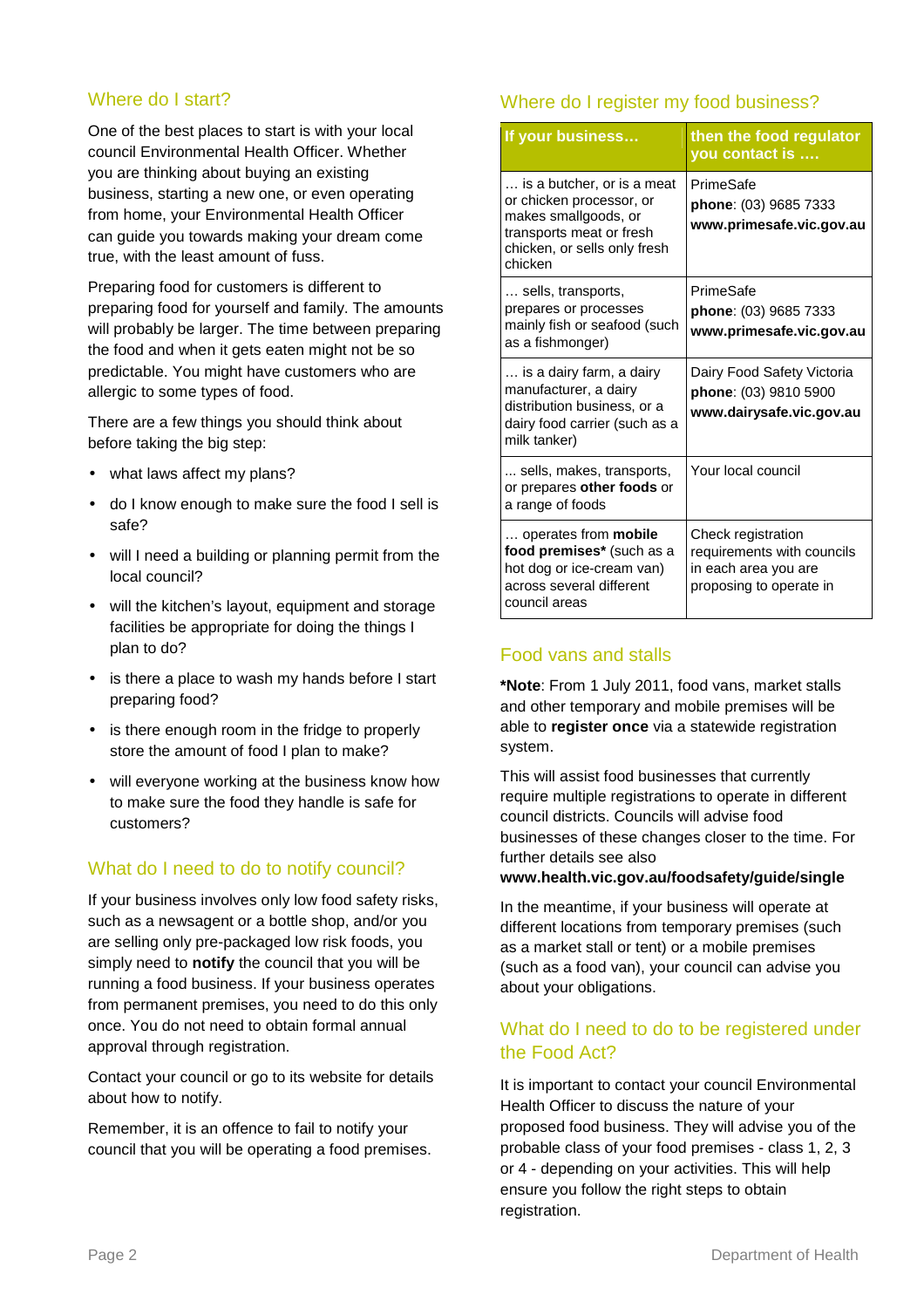As a condition of registration, food businesses involved in handling unpackaged high-risk food must have a **food safety program** and a **food safety supervisor**. This applies, for example, to nursing homes, hospitals, childcare centres providing cooked meals, restaurants, fast food outlets, caterers, delis, supermarkets with delis, pubs, cafes, most manufacturers, and wholesalers. These are class 1 and class 2 food premises. You will find further information about these requirements on page 4.

Generally, food businesses that handle only prepackaged high-risk food, or any unpackaged low risk food, will still need to register with council. These are class 3 food premises.

Given the lower risks associated with these activities, class 3 food premises are not required by law to have a food safety program or a food safety supervisor. They must keep a small number of easy to complete "minimum records". These are available from your council or the Food Safety website at

**www.health.vic.gov.au/foodsafety/guide/classifi cation** 

### What formal training do I need?

Everyone who handles food in your business needs to know how to do their job safely, regardless of whether the activity is class 1, 2, 3 or 4. There is no legal requirement for any person in a food business to attend a training course. However, you need to make sure that food handlers within your business have the skills and the knowledge of food safety and food hygiene for the work they do. Sometimes the best way of giving staff this knowledge is to send them to a formal course, but other options include:

- on-the-job training under a more experienced staff member,
- formal recognition of people's experience in food businesses,
- self instruction using written material,
- running in-house training sessions, and
- completing *Dofoodsafely*, the Department of Health's free online learning program for food handlers at

#### **http://dofoodsafely.health.vic.gov.au**

You should also record the type of training everyone receives in case your local council wants to know.

For more information, go to **www.health.vic.gov.au/foodsafety/bus/skills\_kn owledge/index.htm**.

#### What is a food safety supervisor?

Class 1 and 2 premises will also need a **food safety supervisor**.

The food safety supervisor needs to know about food safety, have the ability to supervise food handlers, and the *authority* to give directions if unsafe food practices are observed.

This person may not need to attend formal training, but they **must** be able to prove that they have particular knowledge about food safety, by demonstrating certain competencies, which are set out under law.

A Registered Training Organisation can provide a Certificate of Attainment showing that the relevant competencies have been completed. You will need to show the Certificate to your local council Environmental Health Officer.

For more information, go to **http://www.health.vic.gov.au/foodsafety/bus/ski lls\_knowledge/fss.htm**.

# What if I plan to build or renovate a food premises?

If you are planning to build or substantially renovate a food premises, contact your council early in the process - before you apply to **register** or renew registration of your premises or **notify** council of its operations.

Council can advise what is required under the Food Standards Code before any building works commence. This will avoid you having to undertake costly remedial work if your fit-out does not meet all requirements of the Code when you seek registration under the Food Act.

# What labelling do I need on packaged food?

There are uniform standards for the labelling of packaged food around Australia. If you import, manufacture or package food, you must know about these standards. They are contained in the Food Standards Code part 1.2 which can be found at **www.foodstandards.gov.au** 

If you are going to produce packaged food for retail sale, fact sheets are available from your local council. You should also read an excellent food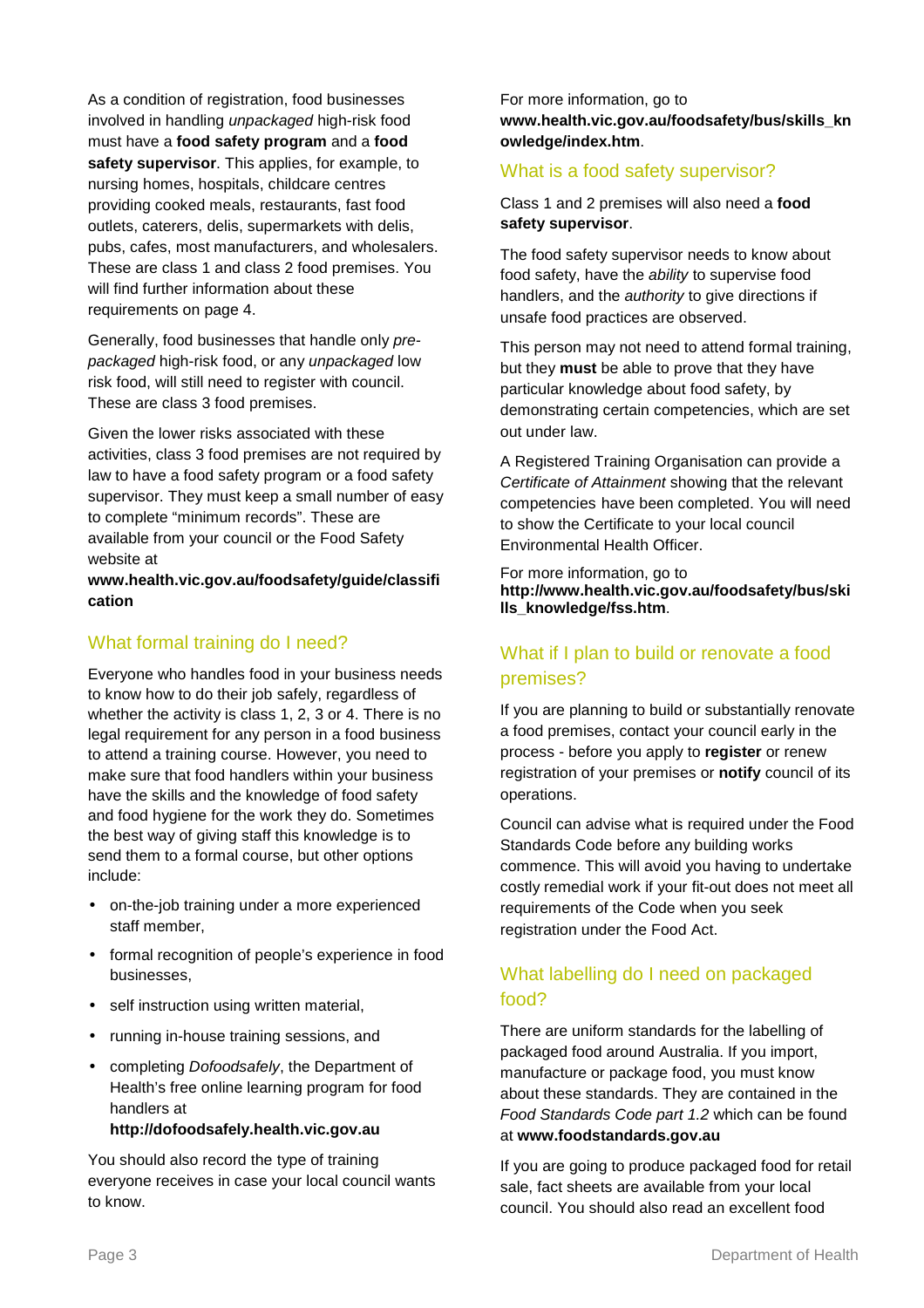labelling guide developed by the South Australian Government which you will find at **www.health.sa.gov.au/pehs/Food/foodlabelling.htm** 

# More information on food safety programs (class 1 and 2 activities)

#### **What is a food safety program?**

Class 1 and 2 premises are required to have a **food safety program**. This is a written plan that shows how your business will manage the safety of the food you prepare, serve, manufacture or sell. It is your plan for serving safe food – which makes for a healthy business.

If your business needs a food safety program, it is a legal requirement that you have it in place **before** you open.

Food safety programs are based on the principles of HACCP (**H**azard **A**nalysis **C**ritical **C**ontrol **P**oint), an internationally accepted prevention and risk based food safety system. Food safety programs need to be reviewed annually to make sure they are still relevant.

Your local council can also advise you further about your obligations.

#### **How do I get a food safety program?**

If the council classifies your activity as class  $1$ because the food is prepared specifically for 'at risk' people (such as the very young, the elderly or people in hospitals or nursing homes) – then you will need to write your own food safety program which must be audited by a Department of Health approved food safety auditor. The auditor checks whether your food safety program is adequate for your food handling activities, and whether you are complying with it.

You may choose a private auditor or an auditor from your local council if they provide that service.

If the council classifies your activity as class 2 then you have a choice of either writing your own food safety program or using a Department of Health registered Food Safety Program Template.

This simpler and less costly option involves creating your own food safety program using a template that has been registered with the Department of Health. There are a number of templates to choose from. Some are specially written for particular types of businesses. Others are more general. To find out which templates are available, go to

#### **www.health.vic.gov.au/foodsafety/bus/templates**

Some templates are free, and others must be purchased. If you decide to use a template, you should choose the one that is most appropriate for your type of business. Your local council Environmental Health Officer can help you decide.

Whichever one you choose, the supplier of the template must offer you support to help you complete your food safety program properly.

Many existing businesses already have a food safety program in place. If you are buying an existing business, ask to see the food safety program and check if it is included in the sale of the business.

You should also check with the local council to see if there are any existing Health Orders over the premises - or you can ask the local council Environmental Health Officer to do an inspection of the premises as these issues need to be fixed before you can open.

If you are planning to use an existing food safety program for a business you buy, but plan to make changes to the things the business does, you'll have to review the whole food safety program so that it reflects the activities at your new business.

#### **What do I need to know about auditing?**

If you do not use a food safety program template, but write your own program, your business will need to be audited at your cost by a Department of Health-approved food safety auditor.

For more information about auditing, visit **www.health.vic.gov.au/foodsafety/bus/auditing. htm**